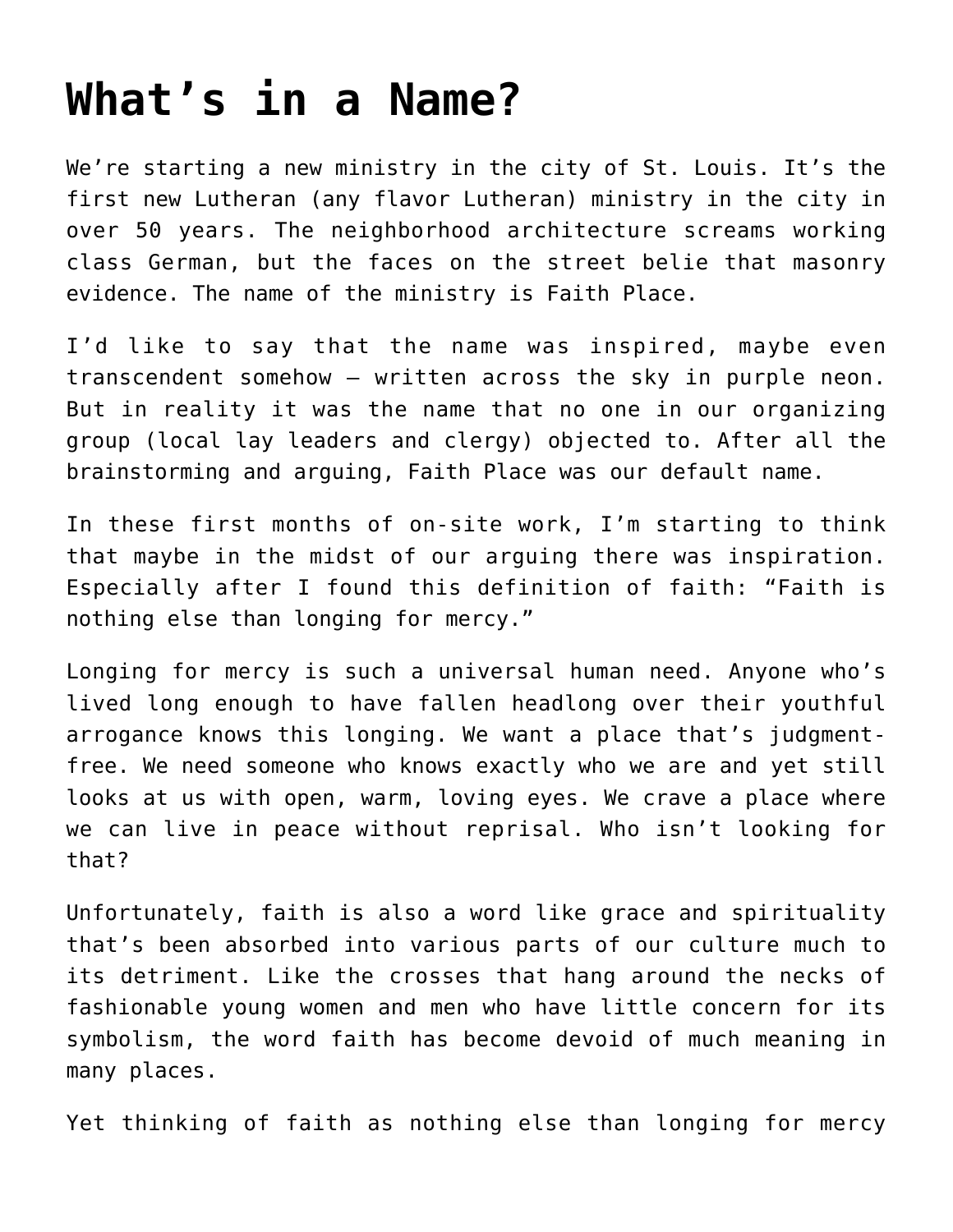gives us two marvelous places to start when talking with anyone about the subject. As I said before, longing for a place/a relationship where forgiveness is key, opens a multitude of doors for conversation. From the individual who can't forgive their abuser, to the person who knows that their crimes are beyond hope of forgiveness, to the middle manager who is measured day after day by some corporate yardstick, speaking in terms of longing for mercy can be a powerful way to carry our words into deep and meaningful places.

Secondly, "faith as nothing else than longing for mercy" sets in bold relief what God has done for us in Jesus Christ. From such a universal human need without any merit on our part, God changed the course of our lives through the life, death and resurrection of Jesus. Longing for mercy isn't much of a "work." I don't see how you can squeeze much self righteousness out of such a need and yet it is how God makes us whole. When we turn to Jesus with this longing, God moves heaven and earth on our behalf.

When I started thinking about this definition of faith, I looked up mercy in the Oxford Dictionary of the Christian Church and was directed to "corporal works of" and "spiritual works of." The dictionary said that traditionally, the corporal works of mercy are 1) feeding the hungry, 2) giving drink to the thirsty, 3) clothing the naked, 4) harboring the stranger, 5) visiting the sick, 6) ministering to prisoners, 7) burying the dead. The traditional spiritual works of mercy are 1) converting the sinner, 2) instructing the ignorant, 3) counseling the doubtful, 4) comforting the sorrowful, 5) bearing wrongs patiently, 6) forgiving injuries, 7) praying for the living and the dead.

I'm not sure I'd phrase some of the works quite that way. But I am sure that I see the results of having that longing for mercy satisfied by Jesus in the lives of many of our Faith Place